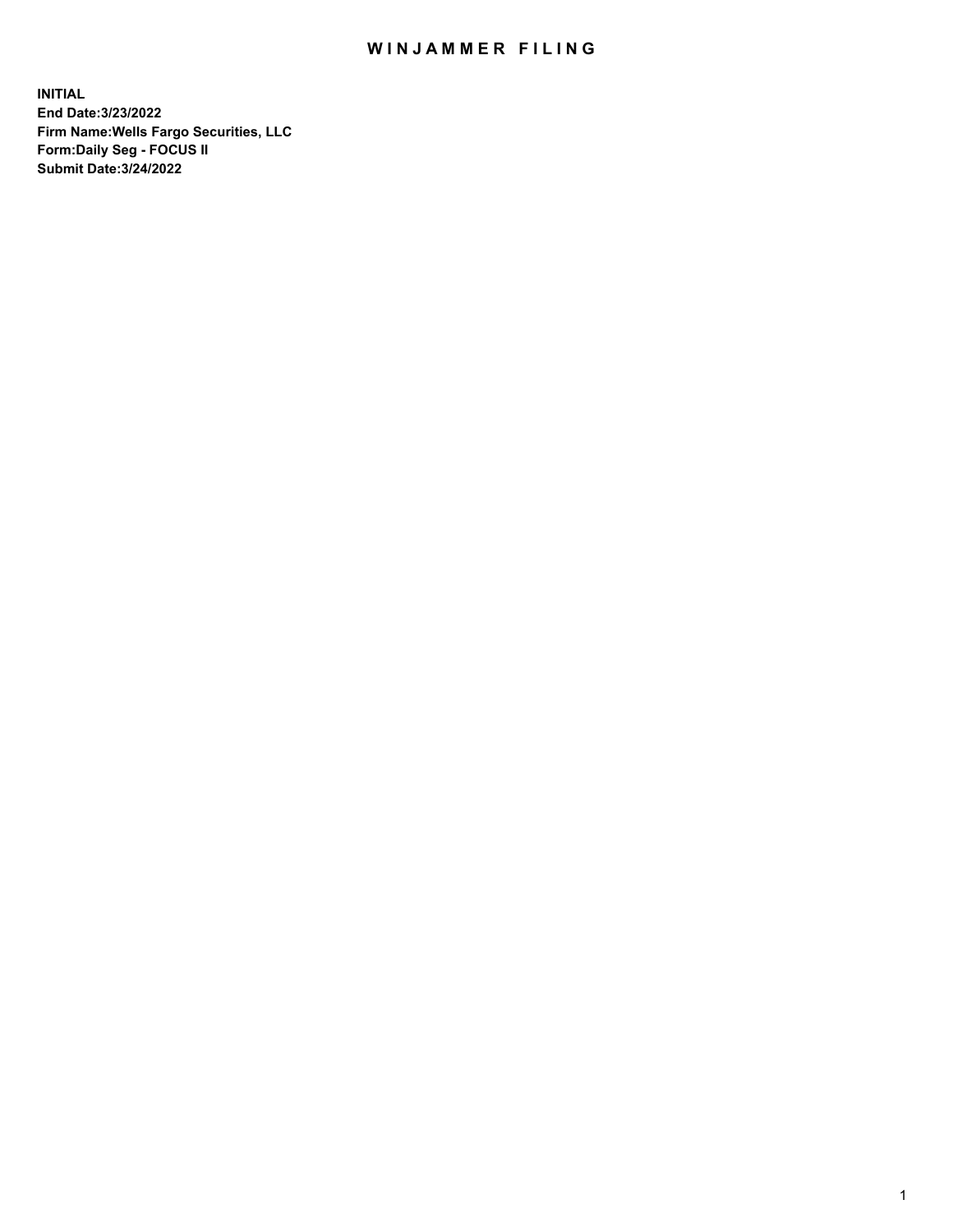**INITIAL End Date:3/23/2022 Firm Name:Wells Fargo Securities, LLC Form:Daily Seg - FOCUS II Submit Date:3/24/2022 Daily Segregation - Cover Page**

| Name of Company                                                                                                                                                                                                                                                                                                                | <b>Wells Fargo Securities LLC</b>                          |
|--------------------------------------------------------------------------------------------------------------------------------------------------------------------------------------------------------------------------------------------------------------------------------------------------------------------------------|------------------------------------------------------------|
| <b>Contact Name</b>                                                                                                                                                                                                                                                                                                            | <b>James Gnall</b>                                         |
| <b>Contact Phone Number</b>                                                                                                                                                                                                                                                                                                    | 917-699-6822                                               |
| <b>Contact Email Address</b>                                                                                                                                                                                                                                                                                                   | james.w.gnall@wellsfargo.com                               |
| FCM's Customer Segregated Funds Residual Interest Target (choose one):<br>a. Minimum dollar amount: ; or<br>b. Minimum percentage of customer segregated funds required:% ; or<br>c. Dollar amount range between: and; or<br>d. Percentage range of customer segregated funds required between:% and%.                         | 105,000,000<br><u>0</u><br>0 <sub>0</sub><br>00            |
| FCM's Customer Secured Amount Funds Residual Interest Target (choose one):<br>a. Minimum dollar amount: ; or<br>b. Minimum percentage of customer secured funds required:%; or<br>c. Dollar amount range between: and; or<br>d. Percentage range of customer secured funds required between:% and%.                            | 30,000,000<br><u>0</u><br>0 <sub>0</sub><br>0 <sub>0</sub> |
| FCM's Cleared Swaps Customer Collateral Residual Interest Target (choose one):<br>a. Minimum dollar amount: ; or<br>b. Minimum percentage of cleared swaps customer collateral required:% ; or<br>c. Dollar amount range between: and; or<br>d. Percentage range of cleared swaps customer collateral required between:% and%. | 355,000,000<br><u>0</u><br>00<br>00                        |

Attach supporting documents CH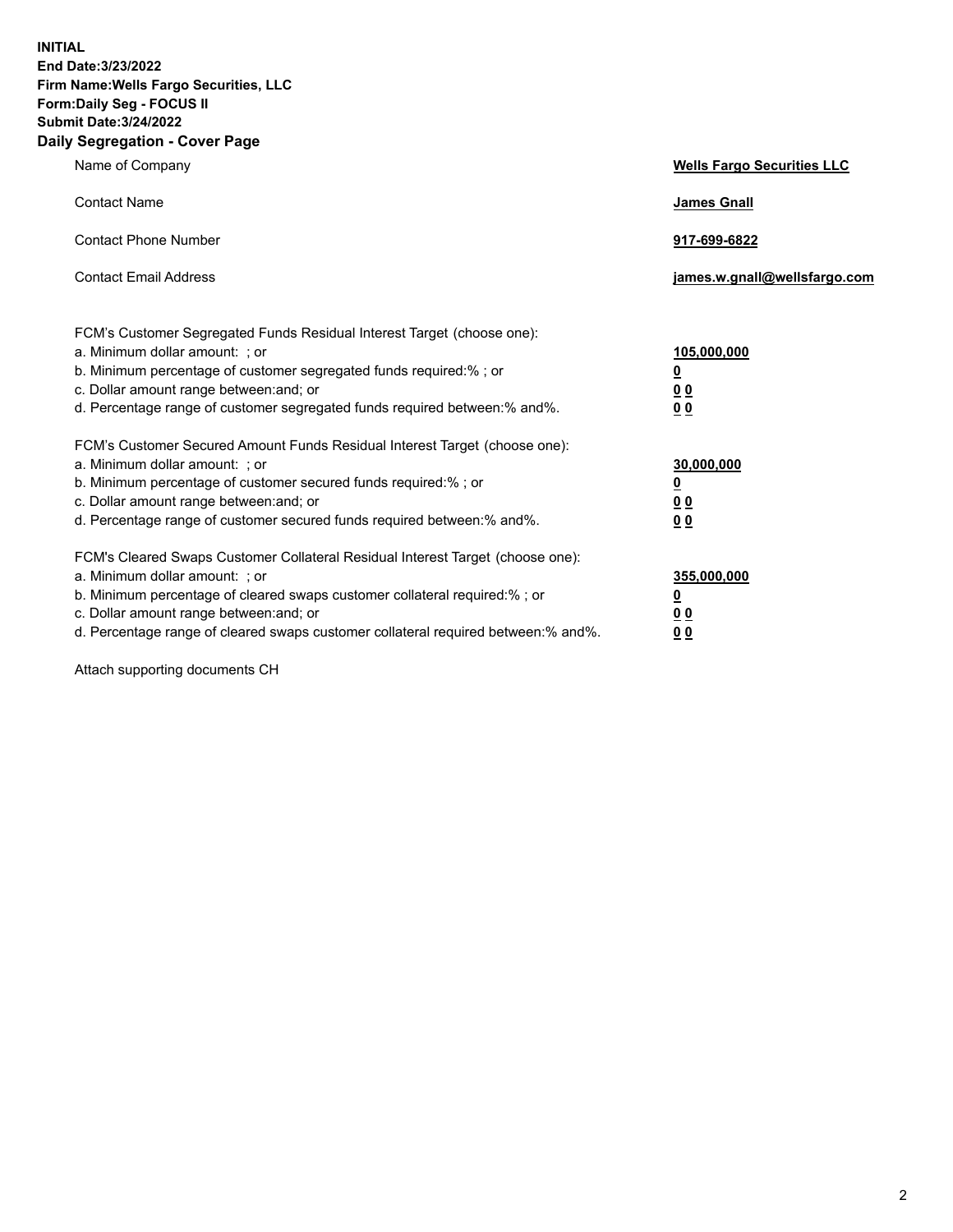**INITIAL End Date:3/23/2022 Firm Name:Wells Fargo Securities, LLC Form:Daily Seg - FOCUS II Submit Date:3/24/2022 Daily Segregation - Secured Amounts**

### Foreign Futures and Foreign Options Secured Amounts Amount required to be set aside pursuant to law, rule or regulation of a foreign government or a rule of a self-regulatory organization authorized thereunder 1. Net ledger balance - Foreign Futures and Foreign Option Trading - All Customers A. Cash **670,851,855** [7315] B. Securities (at market) **322,023,313** [7317] 2. Net unrealized profit (loss) in open futures contracts traded on a foreign board of trade **-177,608,960** [7325] 3. Exchange traded options a. Market value of open option contracts purchased on a foreign board of trade **20** [7335] b. Market value of open contracts granted (sold) on a foreign board of trade **-64,954** [7337] 4. Net equity (deficit) (add lines 1. 2. and 3.) **815,201,274** [7345] 5. Account liquidating to a deficit and account with a debit balances - gross amount **1,232,131** [7351] Less: amount offset by customer owned securities **-1,224,722** [7352] **7,409** [7354] 6. Amount required to be set aside as the secured amount - Net Liquidating Equity Method (add lines 4 and 5) 7. Greater of amount required to be set aside pursuant to foreign jurisdiction (above) or line

6.

#### FUNDS DEPOSITED IN SEPARATE REGULATION 30.7 ACCOUNTS

1. Cash in banks

- A. Banks located in the United States **339,582,213** [7500]
- B. Other banks qualified under Regulation 30.7 **35,188,933** [7520] **374,771,146**
- 2. Securities
	- A. In safekeeping with banks located in the United States **276,509,985** [7540]
- B. In safekeeping with other banks qualified under Regulation 30.7 **0** [7560] **276,509,985** [7570]
- 3. Equities with registered futures commission merchants
	-
	-
	- C. Unrealized gain (loss) on open futures contracts **46,302,771** [7600]
	- D. Value of long option contracts **20** [7610]
	-
- 4. Amounts held by clearing organizations of foreign boards of trade
	- A. Cash **0** [7640]
	- B. Securities **0** [7650]
	- C. Amount due to (from) clearing organization daily variation **0** [7660]
	- D. Value of long option contracts **0** [7670]
	- E. Value of short option contracts **0** [7675] **0** [7680]
- 5. Amounts held by members of foreign boards of trade
	-
	- B. Securities **0** [7710]
	- C. Unrealized gain (loss) on open futures contracts **-214,115,540** [7720]
	- D. Value of long option contracts **0** [7730]
	- E. Value of short option contracts **0** [7735] **198,353,832** [7740]
- 6. Amounts with other depositories designated by a foreign board of trade **0** [7760]
- 7. Segregated funds on hand **0** [7765]
- 8. Total funds in separate section 30.7 accounts **944,317,383** [7770]
- 9. Excess (deficiency) Set Aside for Secured Amount (subtract line 7 Secured Statement Page 1 from Line 8)
- 10. Management Target Amount for Excess funds in separate section 30.7 accounts **30,000,000** [7780]
- 11. Excess (deficiency) funds in separate 30.7 accounts over (under) Management Target **99,108,700** [7785]

**0** [7305]

**815,208,683** [7355]

#### **815,208,683** [7360]

[7530]

 A. Cash **2,931,254** [7580] B. Securities **45,513,329** [7590] E. Value of short option contracts **-64,954** [7615] **94,682,420** [7620]

 A. Cash **412,469,372** [7700] **129,108,700** [7380]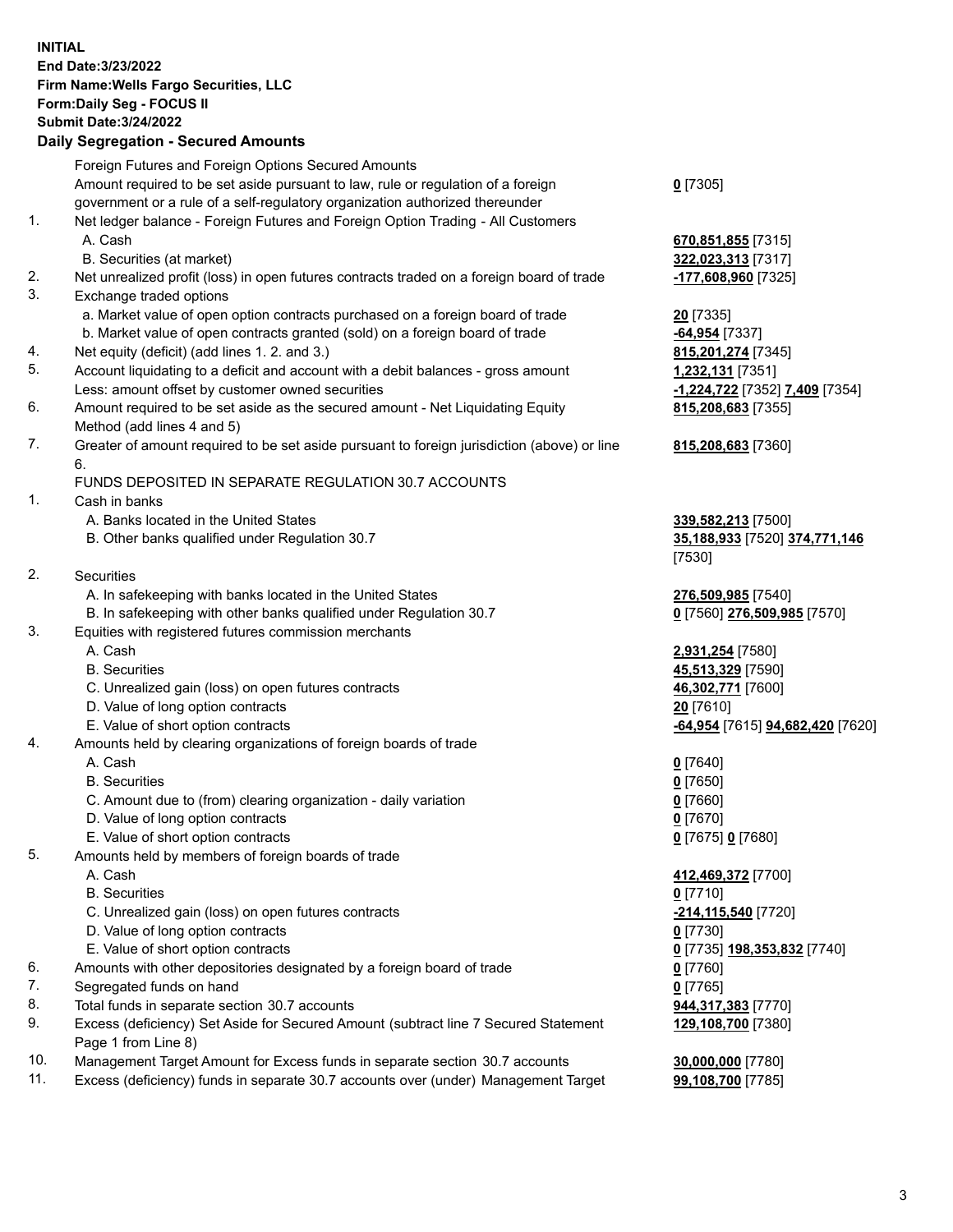**INITIAL End Date:3/23/2022 Firm Name:Wells Fargo Securities, LLC Form:Daily Seg - FOCUS II Submit Date:3/24/2022**

# **Daily Segregation - Segregation Statement**

SEGREGATION REQUIREMENTS(Section 4d(2) of the CEAct)

| 1.  | Net ledger balance                                                                  |                                |
|-----|-------------------------------------------------------------------------------------|--------------------------------|
|     | A. Cash                                                                             | 3,719,506,767 [7010]           |
|     | B. Securities (at market)                                                           | 1,899,763,060 [7020]           |
| 2.  | Net unrealized profit (loss) in open futures contracts traded on a contract market  | 424,870,476 [7030]             |
| 3.  | Exchange traded options                                                             |                                |
|     | A. Add market value of open option contracts purchased on a contract market         | 2,923,143,904 [7032]           |
|     | B. Deduct market value of open option contracts granted (sold) on a contract market | -2,826,486,759 [7033]          |
| 4.  | Net equity (deficit) (add lines 1, 2 and 3)                                         | 5,291,056,496 [7040]           |
| 5.  | Accounts liquidating to a deficit and accounts with                                 |                                |
|     | debit balances - gross amount                                                       | 134,140,568 [7045]             |
|     | Less: amount offset by customer securities                                          | -119,659,457 [7047] 14,481,111 |
|     |                                                                                     | [7050]                         |
| 6.  | Amount required to be segregated (add lines 4 and 5)                                | 5,305,537,607 [7060]           |
|     | FUNDS IN SEGREGATED ACCOUNTS                                                        |                                |
| 7.  | Deposited in segregated funds bank accounts                                         |                                |
|     | A. Cash                                                                             | 141,793,806 [7070]             |
|     | B. Securities representing investments of customers' funds (at market)              | 625,424,516 [7080]             |
|     | C. Securities held for particular customers or option customers in lieu of cash (at | 239,635,773 [7090]             |
|     | market)                                                                             |                                |
| 8.  | Margins on deposit with derivatives clearing organizations of contract markets      |                                |
|     | A. Cash                                                                             | 2,991,820,659 [7100]           |
|     | B. Securities representing investments of customers' funds (at market)              | 124,110,558 [7110]             |
|     | C. Securities held for particular customers or option customers in lieu of cash (at | 1,660,127,287 [7120]           |
|     | market)                                                                             |                                |
| 9.  | Net settlement from (to) derivatives clearing organizations of contract markets     | $-33,336,485$ [7130]           |
| 10. | Exchange traded options                                                             |                                |
|     | A. Value of open long option contracts                                              | 2,923,143,904 [7132]           |
|     | B. Value of open short option contracts                                             | -2,826,486,759 [7133]          |
| 11. | Net equities with other FCMs                                                        |                                |
|     | A. Net liquidating equity                                                           | $0$ [7140]                     |
|     | B. Securities representing investments of customers' funds (at market)              | $0$ [7160]                     |
|     | C. Securities held for particular customers or option customers in lieu of cash (at | $0$ [7170]                     |
|     | market)                                                                             |                                |
| 12. | Segregated funds on hand                                                            | $0$ [7150]                     |
| 13. | Total amount in segregation (add lines 7 through 12)                                | 5,846,233,259 [7180]           |
| 14. | Excess (deficiency) funds in segregation (subtract line 6 from line 13)             | 540,695,652 [7190]             |
| 15. | Management Target Amount for Excess funds in segregation                            | 105,000,000 [7194]             |
| 16. | Excess (deficiency) funds in segregation over (under) Management Target Amount      | 435,695,652 [7198]             |
|     | <b>Excess</b>                                                                       |                                |